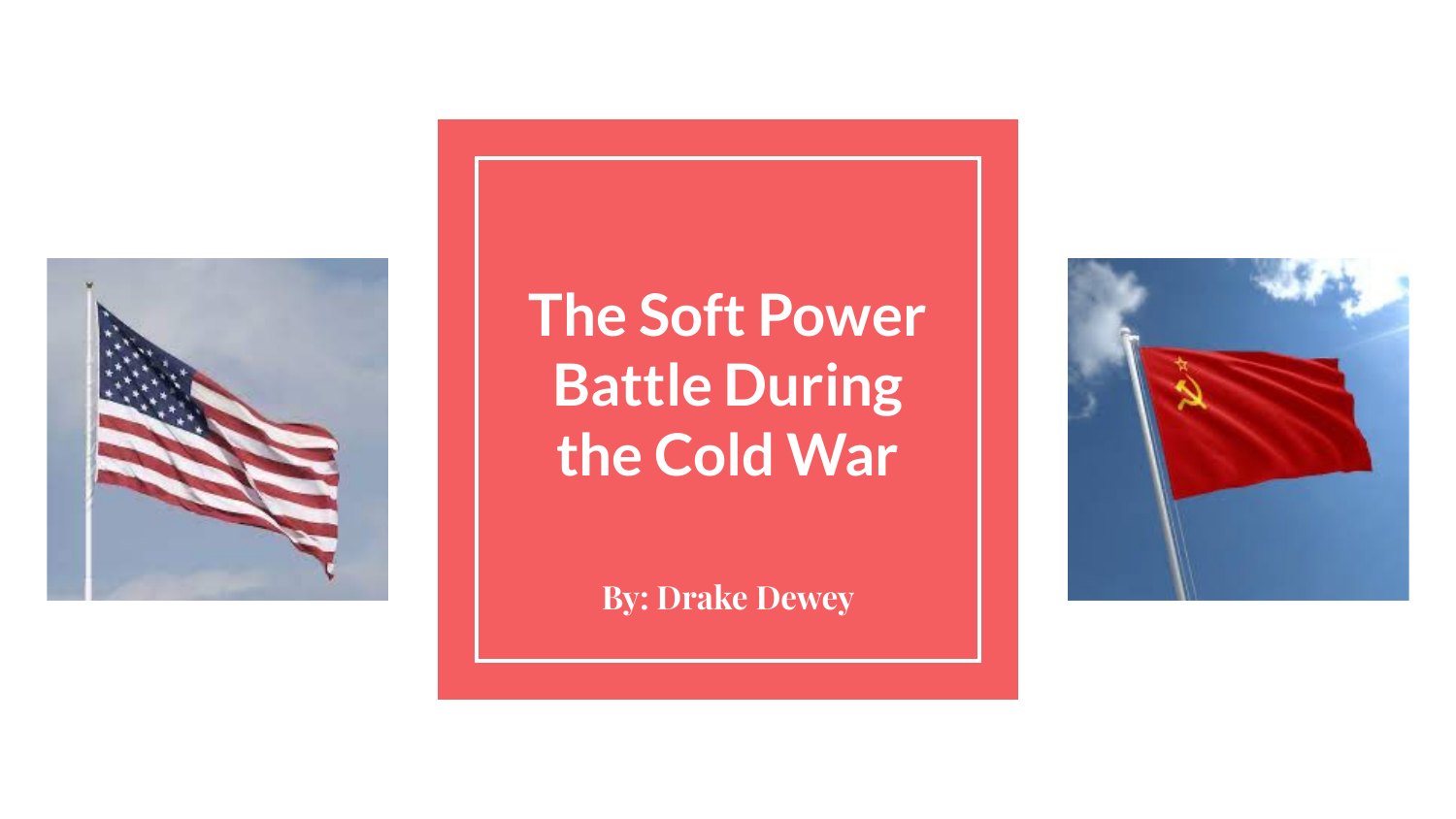# **Background and Thesis Question**

- Topic: The Cold War was a war that occured from the mid 1940s until 1991.
- Thesis Question: *Did the use of soft power, through the use of culture, sports, films, music, contribute to the outcome of the Cold War?*
- **Theory Applied: Soft power**
- Thesis: The US was able to influence the outcome of the Cold War through its use of soft power which included sporting events, cultural moments, and public opinion.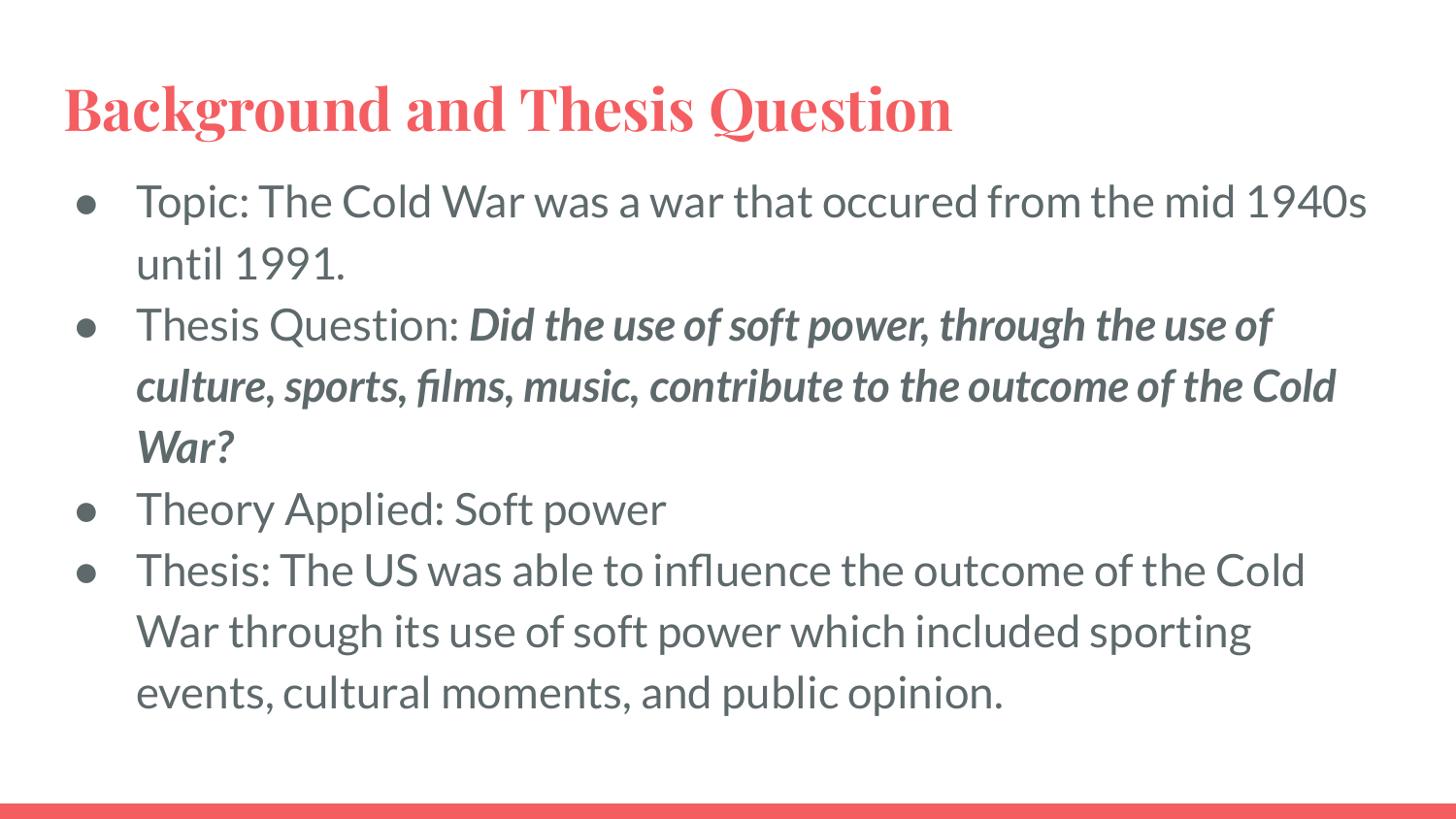THE. **SOFT POWER** 30

Portland

l f



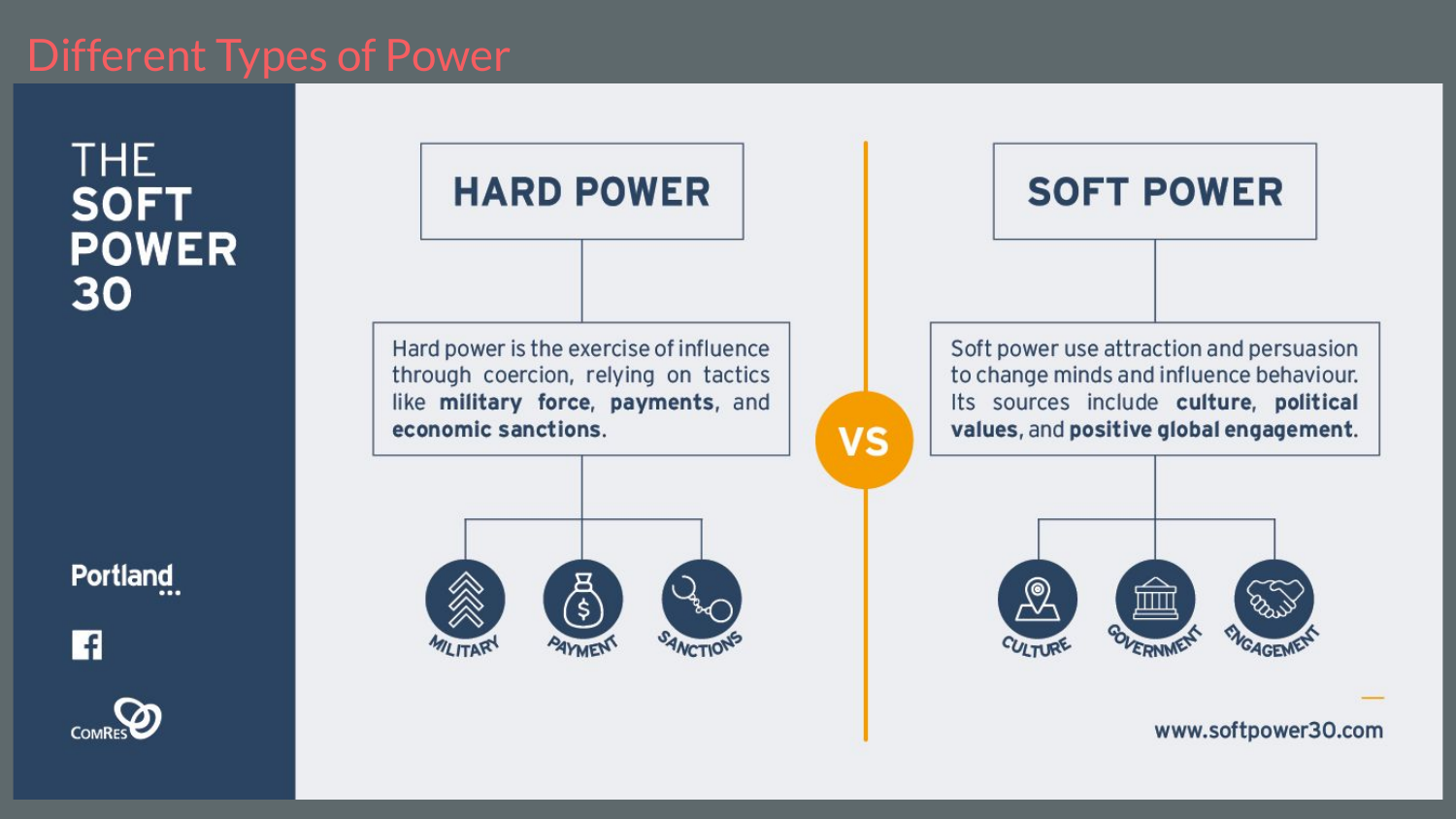#### **Literature Review**

- Joseph Nye created the different forms of power
- Yiğit Güzelipek talks about movie industry during the Cold War
- Deborah Bull states that cultural events didn't impact outcome
- Jan Melissen public diplomacy and soft power are connected
- J.J. Wilson a sporting series made Cold War seem real
- Victor Cha sports can increase a states soft power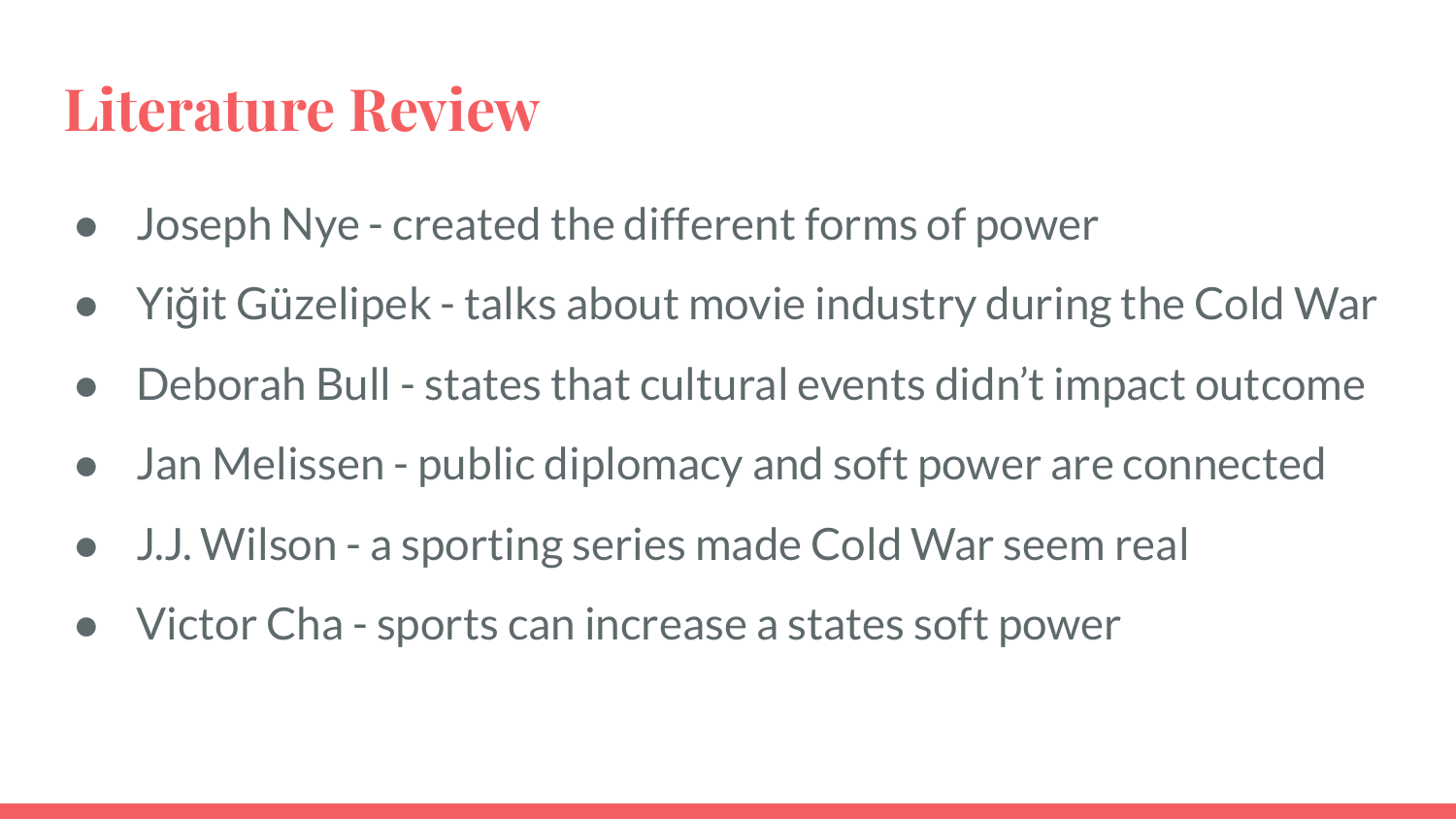## **Analytic Framework**

Theory Applied: Soft Power

- Joseph Nye's definition: "the ability of a country to persuade others to do what it wants without force or coercion."
- The variables I will use are
	- Culture
	- Engagement
	- Governmental
- These variables are based on reports from Portland Communications which is a company that ranks states' soft power around the world.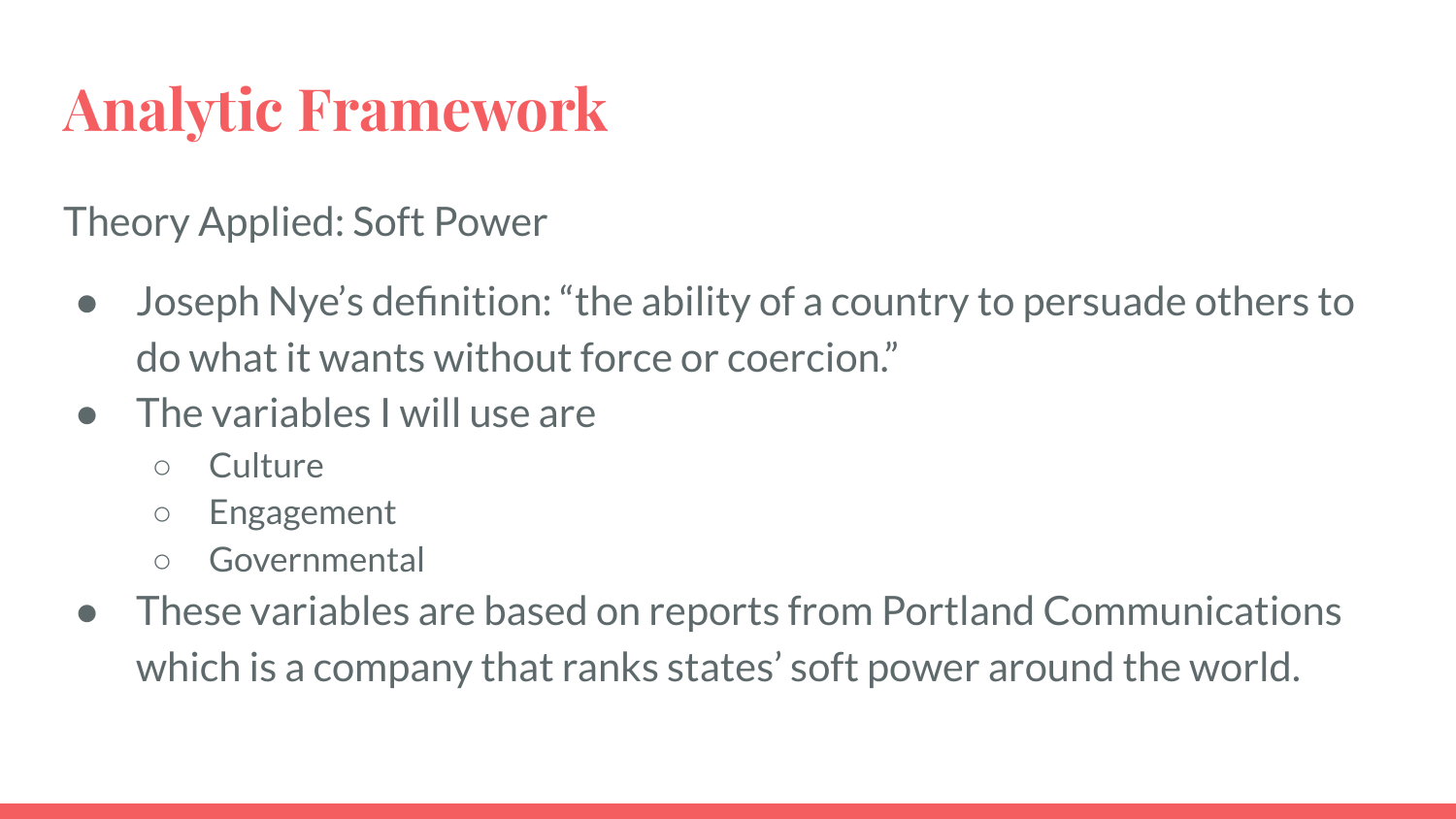# **Method Employed**

- Method Applied: Process tracing
- David Collier's Definition of Process tracing:
	- "the systematic examination of diagnostic evidence selected and analyzed in light of research questions and hypotheses posed by the investigator."
- Derek Beach's Definition of Process tracing:
	- "analysis of how a causal process plays out in an actual case."
- Process tracing applies to my thesis for the following reasons:
	- The variables I use are specific events which follow the "systematic examination of … evidence"
	- All of my variables are events throughout the Cold War
	- I am able to link each event as "a casual process"
- I use numeric measurements from two Portland Communications reports (2015) and 2016)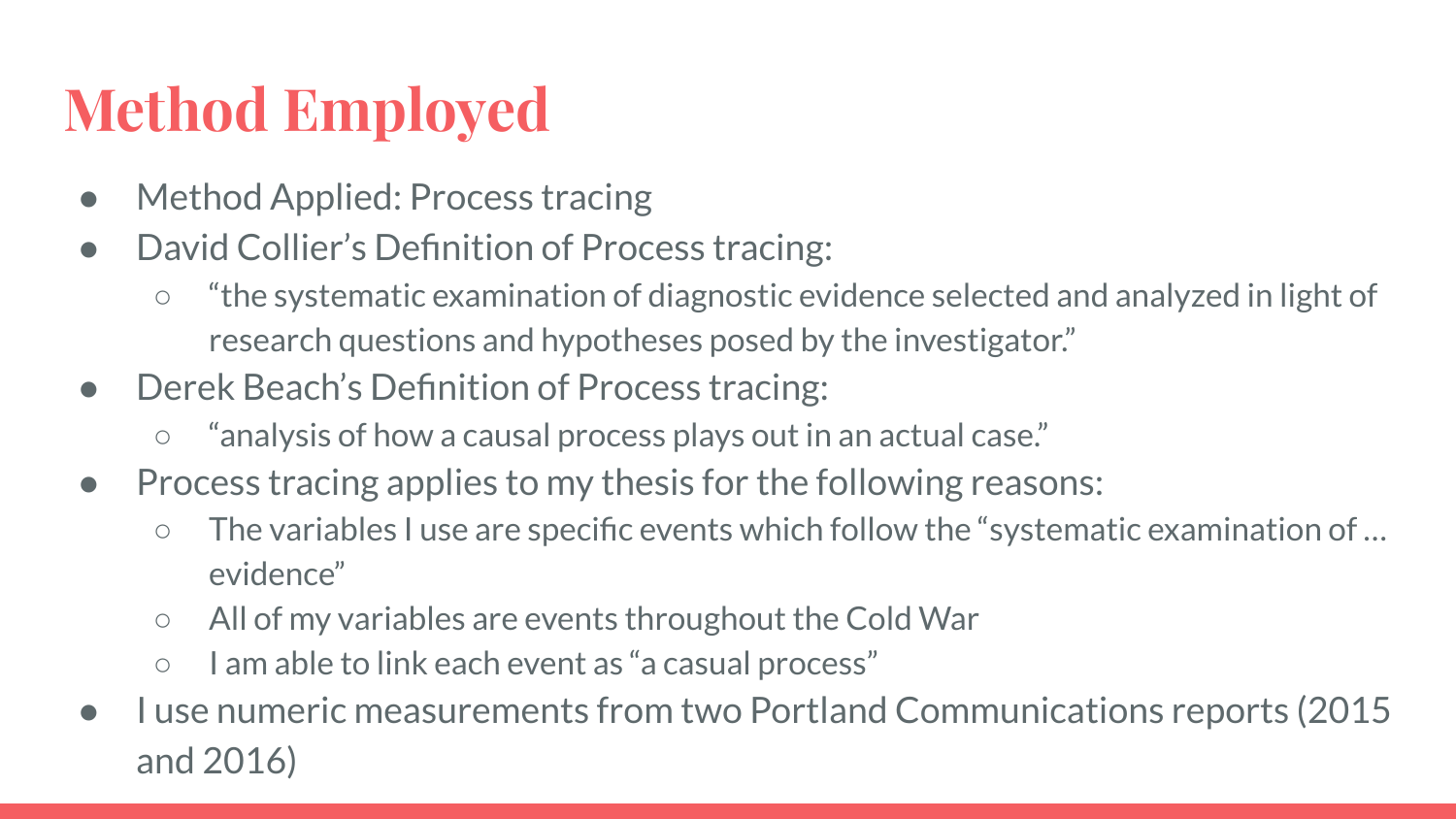



Who won the Cold War and did soft power influence the outcome?

*President George H.W. Bush and President Mikhail Gorbachev in Moscow in 1991.*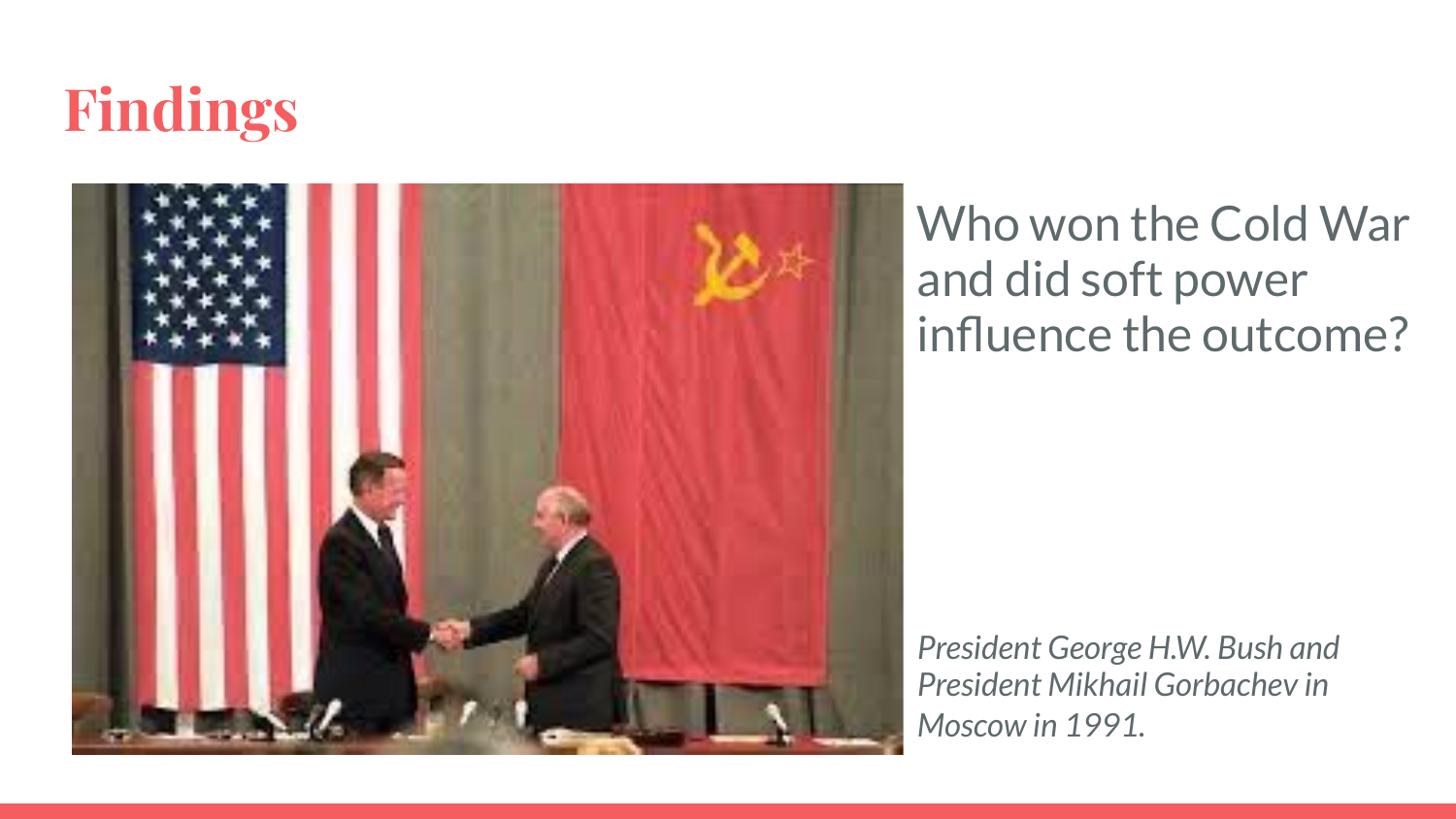#### Ranking I Made Based on Portland Communications

|                  | <b>Summit</b> | Winter          | <b>Summer</b>            | Voice of       | Pravda | Hollywood | <b>Soviet film</b> |
|------------------|---------------|-----------------|--------------------------|----------------|--------|-----------|--------------------|
|                  | <b>Series</b> | <b>Olympics</b> | <b>Olympics</b>          | <b>America</b> |        |           | industry           |
| Portland         | 6.5           | 8               | $\overline{\mathcal{I}}$ | $\overline{4}$ | 6      | 8         | 5                  |
| Rating:          |               |                 |                          |                |        |           |                    |
| $10$ is          |               |                 |                          |                |        |           |                    |
| successful       |               |                 |                          |                |        |           |                    |
| while $0$ is not |               |                 |                          |                |        |           |                    |
| successful       |               |                 |                          |                |        |           |                    |